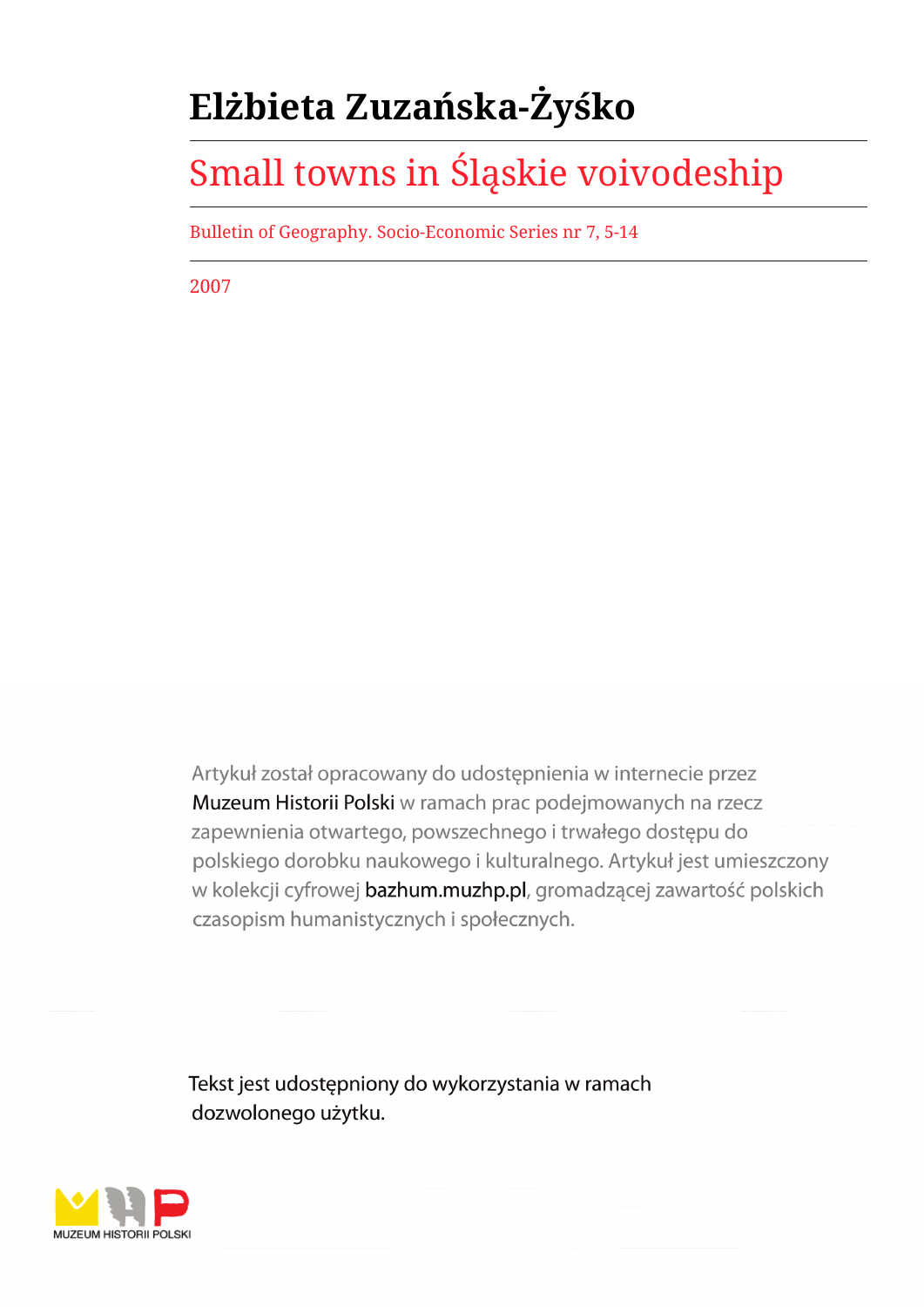# ELŻBIETA ZUZAŃSKA-ŻYŚKO

UNIVERSITY OF SILESIA IN SOSNOWIEC

# **SMALL TOWNS IN ŚLĄSKIE VOIVODESHIP**

**ABSTRACT.** The paper shows small towns in the extremely urbanised and industrialised Śląskie Voivodeship (called Upper Silesia Region). The towns were divided into two groups: central towns surrounded by rural districts and specialised towns, which developed on the basis of industry and tourism. Economic activity and size structure of enterprises, of which the smallest enterprises, so important in the process of transformation were investigated. The regionally differentiated labour market was characterised by a number of employed persons in small and big enterprises.

**KEY WORDS:** small towns, economic transformation, Śląskie voivodeship.

#### **SMALL TOWNS IN POLAND**

The number of towns in Poland is relatively large. The town net comprised 887 in 2005 and their number increased by 57 when compared to the data of 1990. The growth was caused by restitution, re-granting of municipal rights. Usually boroughs or city sections which had already been towns became independent small towns again. There were 8 such cases in Upper Silesia Region. There were also towns which originated from rural communes.

Considering the size structure of Polish towns we may say that small towns, up to 20 thousand inhabitants dominate in all regions in Poland – 75% of the total number of towns. Among them, towns with up to 5 thousand inhabitants comprise 1/3 of the total number of towns. Most of them are in Wielkopolska – 89, Dolnośląskie voivodeship – 70 and in Mazowsze – 62. Upper Silesia Region is an exception as there, due to the existence of the largest municipal-industrial centre in Poland, Katowice agglomeration, most of the towns are medium or large. There were 35 small towns in the area in 2005. The amount of inhabitants of small towns in Upper Silesia Region equals only to 8.3%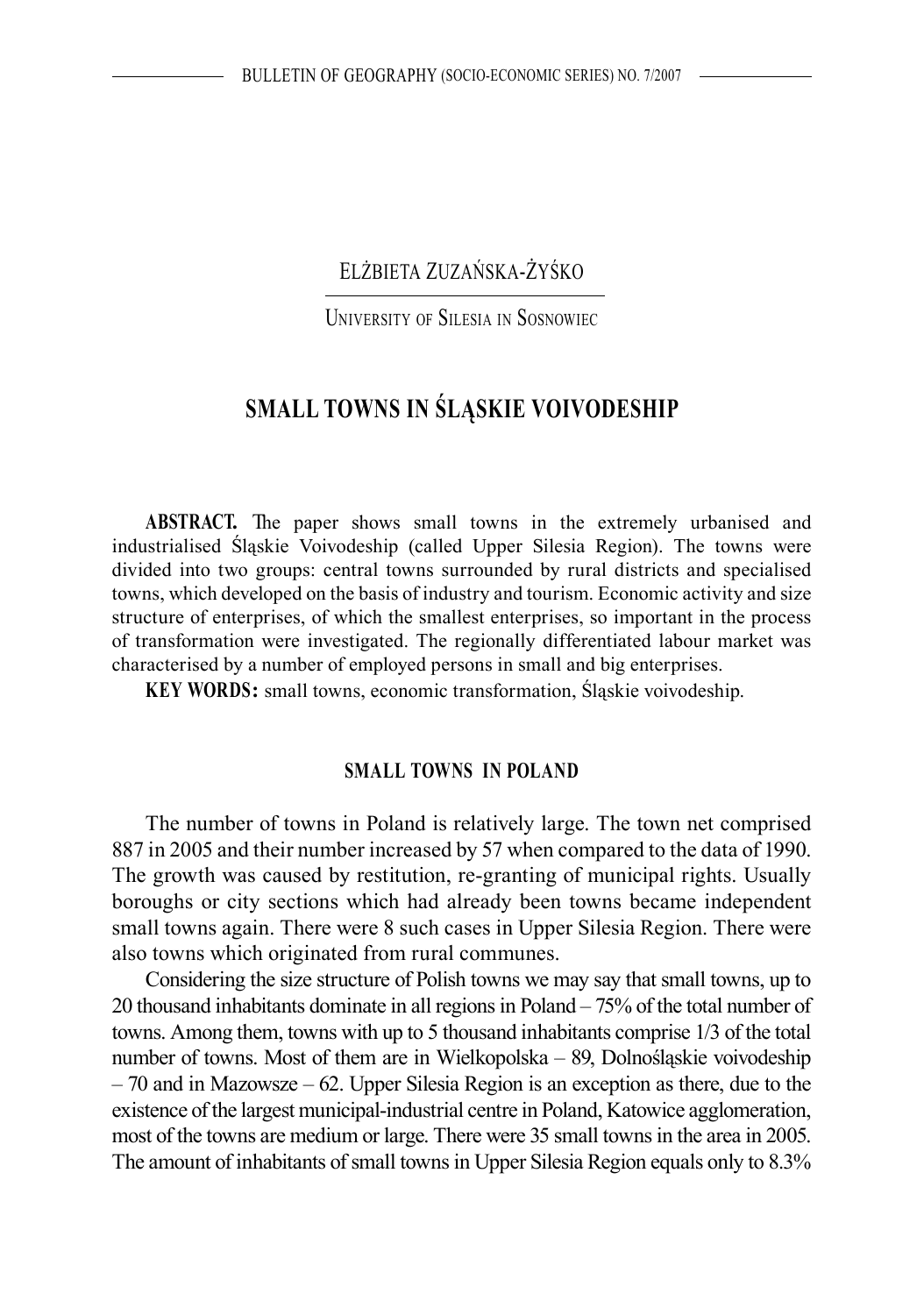of the total number of the region inhabitants, while the average for the whole country is equal to 20.8%. There are such regions where even 43% of people live in small towns (e.g. Lubuskie Region).

In the 1990's problems of small towns were not in the centre of attention of European research workers. Research works from the Czech Republic (Vaishar and Zapletova, 1998; Vaishar *et al.* 2001, Vaishar, 2004; Prokop, 1993), Hungary (Rudl, 1998) and France (Bessey and Sicamois, 1998) are only a few exceptions. In Poland of the 1990's, where a radical constitutional and economic transformation had been initiated, the interest in small towns revived. On one hand, a revival of local initiative and economy had occurred as a result of transformation. On the other hand, a number of small towns found themselves in a critical situation being unable to cope with new economic conditions (e.g. competitiveness of big towns, reduction of subsidies for industrial establishments) and as a consequence, losing economic basis of existence and population. Therefore, research works on small towns in different regions of the country were undertaken already at the beginning of 1990's and have been continued since then (Szymańska, 1992, 2002; Sokołowski 1992, 1999; Zdrojewski, 1993; Matczak, Szymańska, 1997; Bagiński, 1998; Matczak, 1999; Heffner, 2000, 2003; Heffner, Marszał 2005, 2005/2006; Szymańska, Grzelak-Kostulska, 2005a, 2005b). Research works covering the regional aspects are also interesting. Here, research papers on small towns in Lower Silesia (Łoboda, 1992) and Upper Silesia (Zuzańska-Żyśko, 2005, 2006; Szajnowska-Wysocka, Zuzańska-Żyśko, 2004), Małopolska (Kwiatek-Sołtys, 2002, 2004), Wielkopolska (Konecka-Szydłowska, 2003) and Pomorze (Rydz, Jażewicz. 1999, 2001, Jażewicz, 2001) should be mentioned.

The aim of the article is to present economic changes in small (not more than 20,000 inhabitants) towns of Upper Silesia Region in the period of 1995–2005. In 2005, 35 towns (49% of the total number of towns in the voivodeship) fulfilled the criteria of municipality and size (Demographic Yearbook 2006). Some aspects of municipal economy (size of enterprises, employment) have been taken into account. The elaboration is based on analysis of statistical data (published and unpublished).

#### **CHARACTER OF SMALL TOWNS OF SILESIAN REGION**

The Upper Silesia Region is located in the southern part of Poland, bordering Slovakia and the Czech Republic. It is one of 16 regions in our country. It belongs to small regions, as far as the area is concerned, on the other hand its urbanization and industrialization levels are very high. Population density in the region is also high. 10% of the Polish population lives there.

The last 16 years of transformation have caused significant changes in economy and social life in the area. Heavy industry; hard coal mining, coke,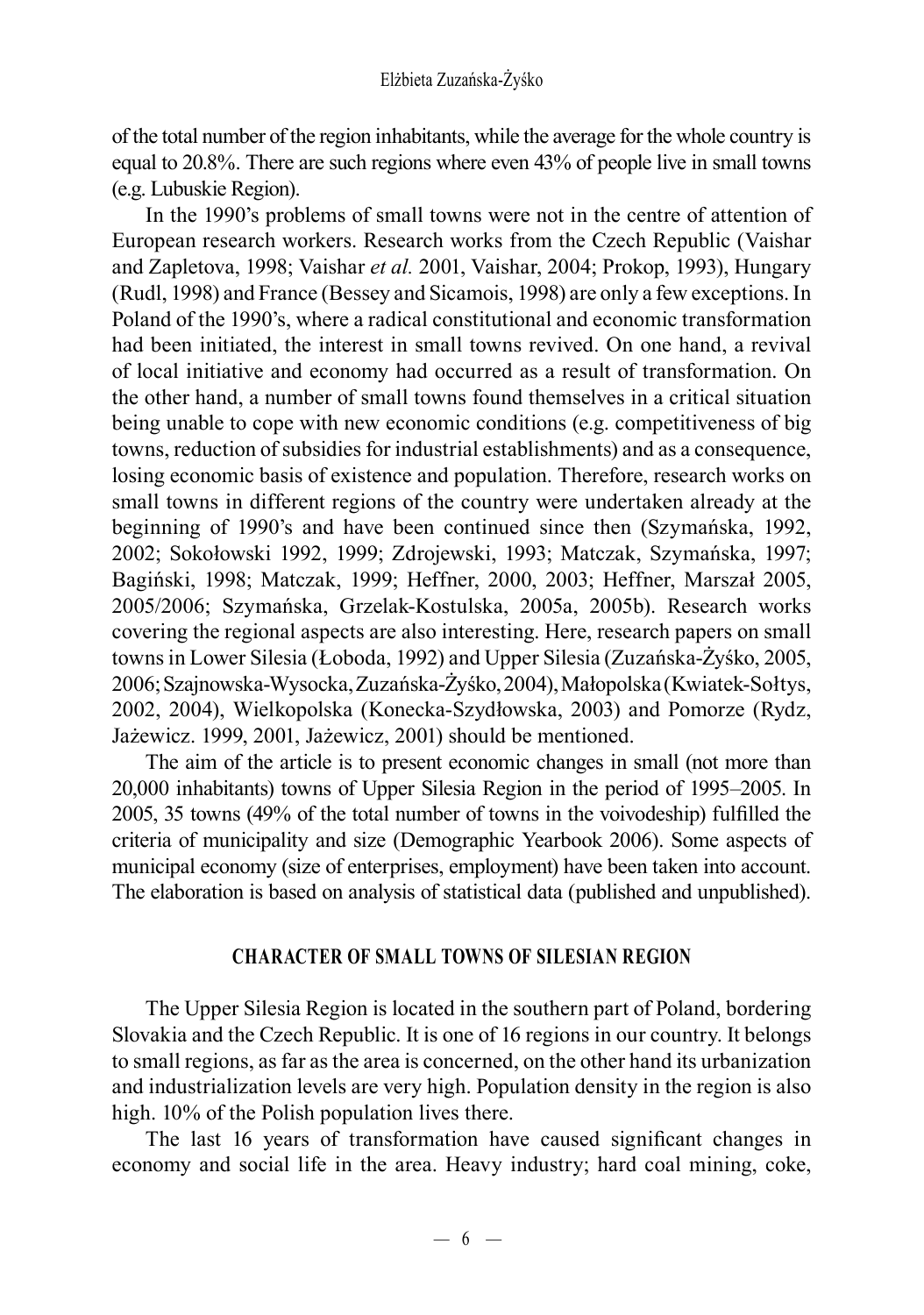steel and lead production still play an important role, but also car production (69% of the country production) and beer (30%) have started to play a great role. The Upper Silesia Region is a huge labour market, the second after the Mazowiecki Region, with Warsaw as its capital. The fact that Upper Silesia is a transformation region may be proved by the fact that 722 state companies were privatised in the period from 1990 till 2001, including 104 completely liquidated companies and 124 being under liquidation. In the same period, 420,000 new companies were raised, including 400 thousand small enterprises employing up to 9 people, which had had no chance to exist in the centralised economy system before 1990.

The existence of mineral resources (hard coal (mainly), iron, zinc and lead ores, marl and limestone) and industry developing on the basis of these resources influenced decisively the formation of the modern urban network of the Silesian Voivodship. Not all towns of this region expanded (taking into consideration population) in the period of dynamic industrialization. Some of them remained as small centres. They preserved their local character and do not perform (except one) the function of a poviat in the new territorial organization of the country. These functions were reserved for bigger towns (of more than 20,000 population), which network is exceptionally well developed in the surveyed region.

### **LOCATION IN SUB-REGIONS**

The towns are located in 3 different sub-regions. Most of them are in the Central Silesian sub-region. They either belong to Katowice agglomeration, for example: Wojkowice, Radzionków or they are located in its vicinity. The towns are mostly above 10 thousand inhabitants.

9 towns are located in the northern part, in the Częstochowa sub-region. All of them are connected with rural areas, municipal-rural communities and they are administration and service centres with influence zones. As you can see they are small towns. Kłobuck is the biggest and it is the only small town which is also an administration district (poviat).

There are 6 towns in the south, in the Bielsko sub-region. It is a mountain and foreland area and environmental conditions there are different than in other discussed regions. There are large towns, as well as small and very small ones there.

Historical development is another element differentiating the group of small towns in Upper Silesia Region. The towns may be divided into 2 groups: old historical centres, which were founded in  $13<sup>th</sup>$ ,  $14<sup>th</sup>$  centuries and small towns, established in the fifties and sixties of the 20<sup>th</sup> century.

A group of small towns has been divided applying the Christaller's theory of central places. The first group has been called functional centres. It comprises towns of historical origin, the ones settled in the  $13<sup>th</sup>-14<sup>th</sup>$  century, with an influence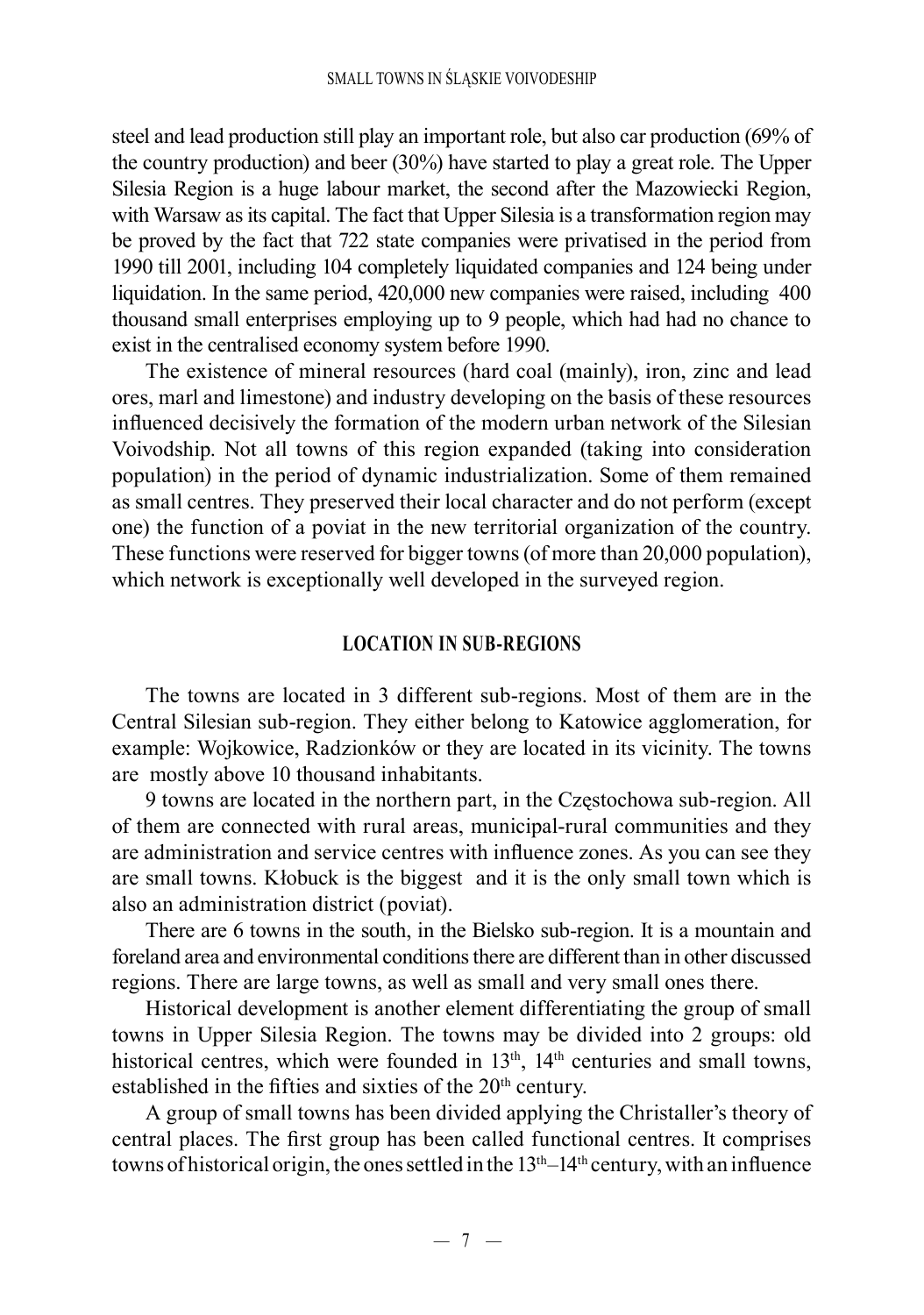zone and playing a central role in rural areas. They are mostly towns located far from the centre of the region and the area of the agglomeration. In 1990 they had a known number of factories working in the field of agriculture, providing services for farmers and agriculture production. Larger service-production firms, collective or state owned were connected with agriculture. However, some centres specialised in manufacture of toys, Christmas-tree ornaments, straw hats, wood chips clothes and artificial flowers. Basket weaving skills and other handcrafts still exist there.

The second group has been called "specialised towns" as they originated from industry. Their main economic activity is based on raw material resources: hard coal, iron ores, fireproof clay, limestone, marl and sand (Zuzańska-Żyśko, 2001). The centres which have developed due to their touristic qualities are the only exception to the rule. A significant stage in development of the towns from that group was the construction of one or two state owned enterprises, factories, mines, cement or steel plants. Their internal structure is also quite characteristic. They have no natural centre as the main, central towns; therefore, they have developed chaotically, usually along one street or in the vicinity of a factory.

# **CHANGES IN THE SIZE OF ENTERPRISES AND ON THE LABOUR MARKET**

Nation-wide political and economic transformations after 1990 influenced the structure of the ownership and the size of enterprises in the surveyed region. Mainly private enterprises were formed: 13,400 enterprises were registered in 1995 and this number increased to 21,500 in the end of 1999 (about 54%). The rate of growth of the number of firms in small towns was differentiated depending on the character of the economy: it was weaker in specialized towns (from 8% in mining towns to 52% in towns of a strong tourist function) and stronger in towns servicing agricultural areas (from 22% to 103%). Such activity may result from the lack of other employment possibility than the work in the self-owned firm (Zuzańska-Żyśko, 2005). Large production factories have been either closed or reduced employment. The distance from Katowice agglomeration is also important as such rural towns are usually located close to the border of the province or in agricultural areas. Their inhabitants cannot afford to commute dozens of kilometres for example due to communication problems or simply the lack of a passenger car. Obviously that obstacle is not so strong in West Europe as it is in Poland.

The weakest initiative (as it results from the analysis of the gathered data) was observed in these towns where one big, state-owned establishment was located, employing more than 249 people. In all towns with industry dominating in the structure of economy (more than 50% employed in industry) the rate of initiative was the lowest in the total set. The presence of big enterprises of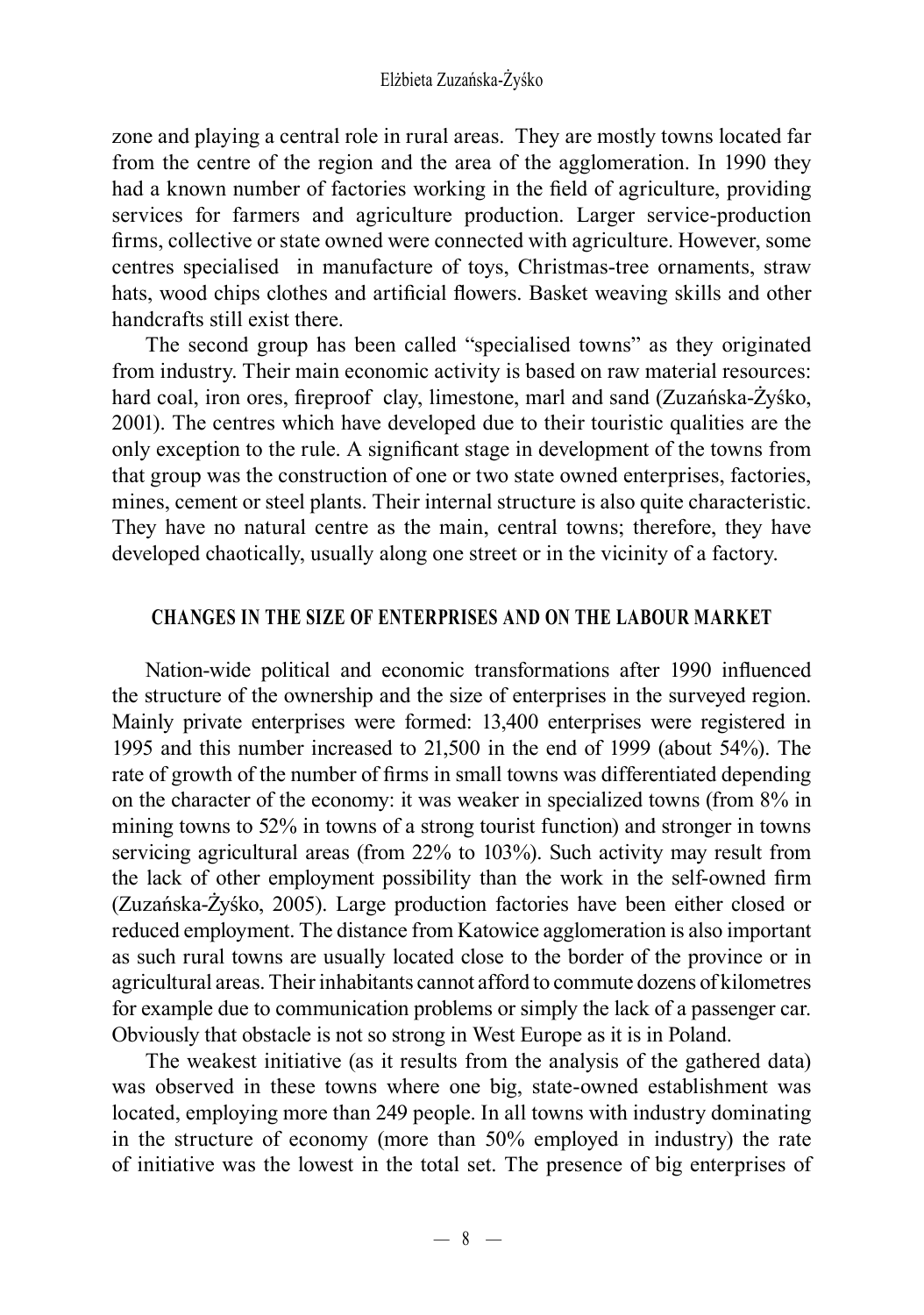a traditional heavy industry in these towns counteracted the diversification of economic structures and impeded changes of the production profile and organization of work. As long as these establishments had functioned, assuring stable work and resulting from it privileges, there was no necessity of finding a new place of work. Increase in the rate of initiative was spatially differentiated from 43 to 182 in 1999 and from 47 to 193 in 2005 (with the lowest values in the central part of the region and the highest in the northern part), (Table 1). In 1995–1999 the greatest increase in the number of enterprises was observed in small towns of the Bielsko sub-region, about 330 entities per one town, in the Częstochowa sub-region only 169, and in the Katowice sub-region 123. In 2005 the number of new enterprises increased by 3,000, average per town 88, when compared to the amount of 1999. In fact, the activity was 3 times lower than in the previous period, but it was still positive. The number of enterprises increased in all small towns except 3 ones. Still, the Bielsko sub-region was the most active, where the average increase was 145 enterprises per town. The level of activity in Katowice sub-region was similar to the one in the previous years, 106 companies per town on the average. The most alarming situation was in the Częstochowa sub-region, where formation of new enterprise had been practically stopped and the average increase per town was only 30. It may prove either saturation of the area with small enterprises or collapse of the product market (e.g. shoes) due to competition of cheaper products from other markets e.g. Chinese.

High economic activity can be observed among "specialized towns" only in tourist centres. It is obvious as a tourist function usually concentrates a lot of different services beginning from weekend recreation to highly specialized ones like skiing for example.

Economic leaders can be found among small towns throughout the whole transformation period.

There are 6 such towns: three of them are central towns – Koziegłowy, Żarki and Siewierz and 3 others are tourist centres – Szczyrk Ustroń and Wisła. A model of flexible organization of production (post-Fordian), which already existed in the eighties, have become active in small towns since 1990 (Zuzańska-Żyśko, 2002). There are many small firms producing goods in small series for the same final market. Specialisation in one particular product can be observed. For example, Koziegłowy is a leader, among small Silesian towns, in production of artificial Christmas trees. They are mostly produced in Koziegłowy and in the surrounding villages. The other town Żarki specialized in shoe production. Small firms produce different models of shoes in short series. They are mostly very small firms employing up to five people and located in small workshops near private houses of their owners. Such small development centres appear also in other regions of Poland, for example in Małopolska where furniture, wicker weaved goods or metal elements such as forged gates, fences are produced.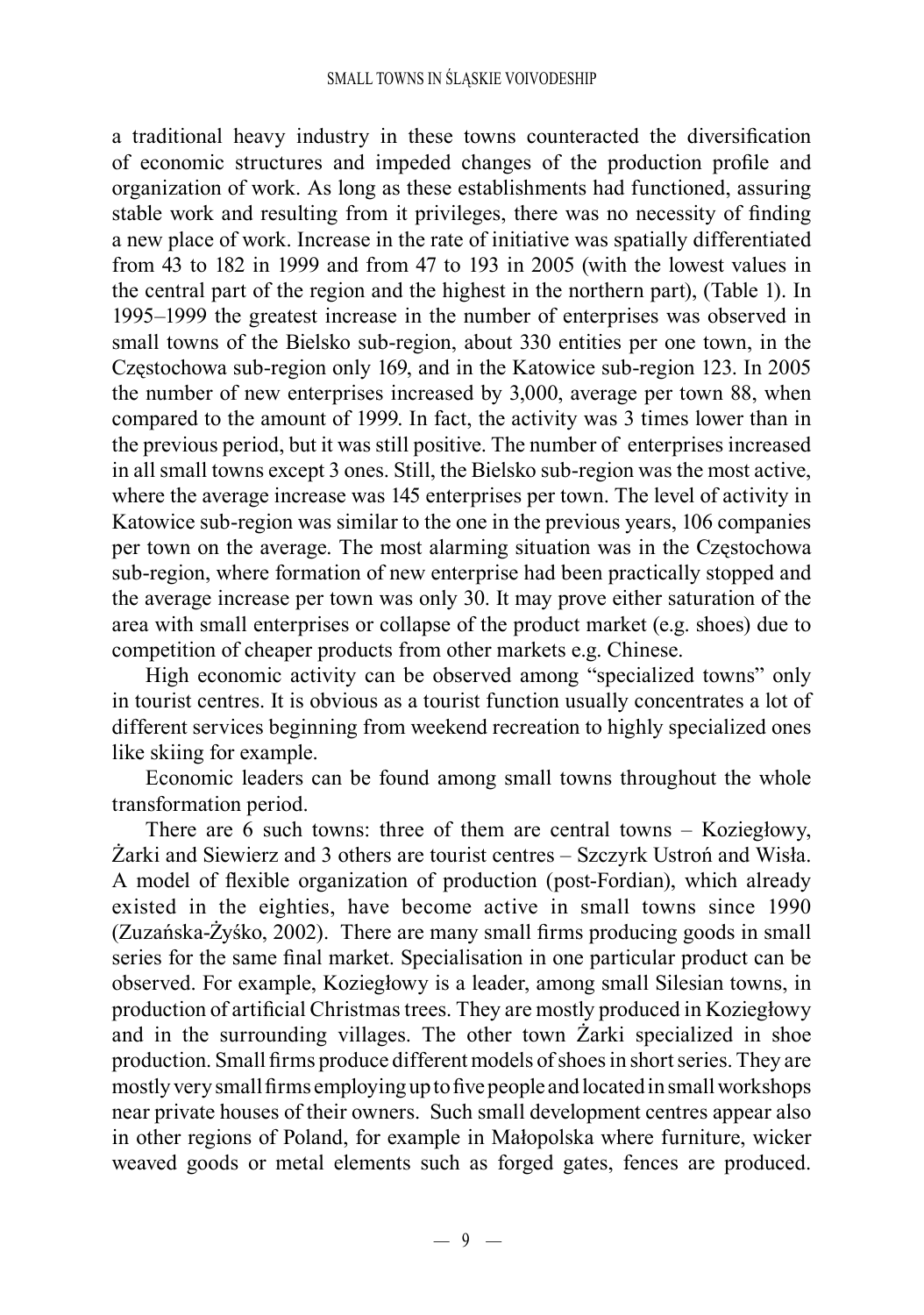|                          | <b>TOWN</b>       | BUSINESS FIRMS PER 1,000 INHABITANT |      |      |                              | <b>EMPLOYED PERSONS</b><br>IN 2005 |                                       |
|--------------------------|-------------------|-------------------------------------|------|------|------------------------------|------------------------------------|---------------------------------------|
| <b>SUB-REGION</b>        |                   | 1995                                | 1999 | 2005 | DYNAMICS IN<br>2005 1995=100 | TOTAL                              | INCREASE/<br>DECREASE<br>$1999 = 100$ |
| <b>Bielsko</b><br>Biała  | Skoczów           | 68                                  | 98   | 119  | 175                          | 6,621                              |                                       |
|                          | Strumień          | 44                                  | 88   | 98   | 223                          | 1,476                              | L,                                    |
|                          | Szczyrk           | 86                                  | 129  | 158  | 184                          | 2,116                              | $\qquad \qquad +$                     |
|                          | Ustroń            | 89                                  | 125  | 148  | 167                          | 9,202                              | $\qquad \qquad +$                     |
|                          | Wilamowice        | 52                                  | 88   | 87   | 167                          | 1,142                              | $\qquad \qquad +$                     |
|                          | Wisła             | 84                                  | 118  | 135  | 161                          | 4,175                              | $\qquad \qquad +$                     |
| Częstochowa Koziegłowy   | Blachownia        | 62                                  | 77   | 73   | 118                          | 2,308                              | $\overline{a}$                        |
|                          | Kłobuck           | 73                                  | 94   | 100  | 137                          | 5,635                              |                                       |
|                          | Koniecpol         | 51                                  | 74   | 78   | 153                          | 2,114                              |                                       |
|                          |                   | 107                                 | 182  | 193  | 180                          | 1,314                              | $^{+}$                                |
|                          | Krzepice          | 72                                  | 98   | 105  | 146                          | 2,260                              | $^{+}$                                |
|                          | Szczekociny       | 72                                  | 91   | 122  | 169                          | 1,927                              | $^{+}$                                |
|                          | Żarki             | 101                                 | 143  | 158  | 156                          | 2,121                              | $^{+}$                                |
| Centralny<br>Śląski      | Bieruń            | 41                                  | 56   | 83   | 174                          | 5,812                              | $\ddot{\phantom{a}}$                  |
|                          | Imielin           | 67                                  | 79   | 92   | 137                          | 1,937                              | $\qquad \qquad +$                     |
|                          | Kalety            | 36                                  | 58   | 62   | 172                          | 1,643                              | $^{+}$                                |
|                          | Lędziny           | 35                                  | 51   | 64   | 183                          | 7,687                              |                                       |
|                          | Łazy              | 60                                  | 82   | 112  | 187                          | 1,675                              |                                       |
|                          | Miasteczko Śl.    | 39                                  | 51   | 48   | 123                          | 2,300                              | ÷                                     |
|                          | Ogrodzieniec      | 67                                  | 87   | 108  | 161                          | 1,261                              | $^{+}$                                |
|                          | Orzesze           | 53                                  | 69   | 82   | 155                          | 5,034                              | $^{+}$                                |
|                          | Pilica            | 74                                  | 95   | 112  | 151                          | 1,294                              | $^{+}$                                |
|                          | Poreba            | 54                                  | 60   | 68   | 126                          | 2,171                              |                                       |
|                          | Pyskowice         | 41                                  | 57   | 71   | 152                          | 5,091                              |                                       |
|                          | Radzionków        | $\overline{\phantom{a}}$            | 73   | 90   | ÷.,                          | 6,256                              | $^{+}$                                |
|                          | <b>Siewierz</b>   | 98                                  | 121  | 136  | 139                          | 2,423                              | $^{+}$                                |
|                          | S ławków          | 61                                  | 74   | 89   | 156                          | 2,141                              |                                       |
|                          | Sośnicowice       | --                                  | 79   | 96   | --                           | 824                                | $^{+}$                                |
|                          | Toszek            | 31                                  | 43   | 62   | 200                          | 1,442                              | $^{+}$                                |
|                          | Wojkowice         | 57                                  | 72   | 99   | 174                          | 2,521                              | $\overline{a}$                        |
|                          | Woźniki           | 32                                  | 61   | 69   | 216                          | 1,601                              | $^{+}$                                |
| Rybnicko-<br>jastrzębski | Krzanowice        | ÷,                                  | --   | 48   | ц,                           | 448                                | $\overline{a}$                        |
|                          | Kuźnia Raciborska | 37                                  | 48   | 60   | 162                          | 1,767                              | $^{+}$                                |
|                          | Pszów             | 40                                  | 43   | 50   | 125                          | 5,044                              |                                       |
|                          | Radlin            | --                                  | 53   | 64   | --                           | 7,880                              | $^{+}$                                |

# Table 1. Choosen data for small towns in Upper Silesia Region

*Source:* The author's own data analysis. The towns are arranged according to the value of economic activity coefficient in each region in 2005. "+" Increase employed persons, "-" decrease employed persons. '.' Data not available. .,--,, magnitude zero.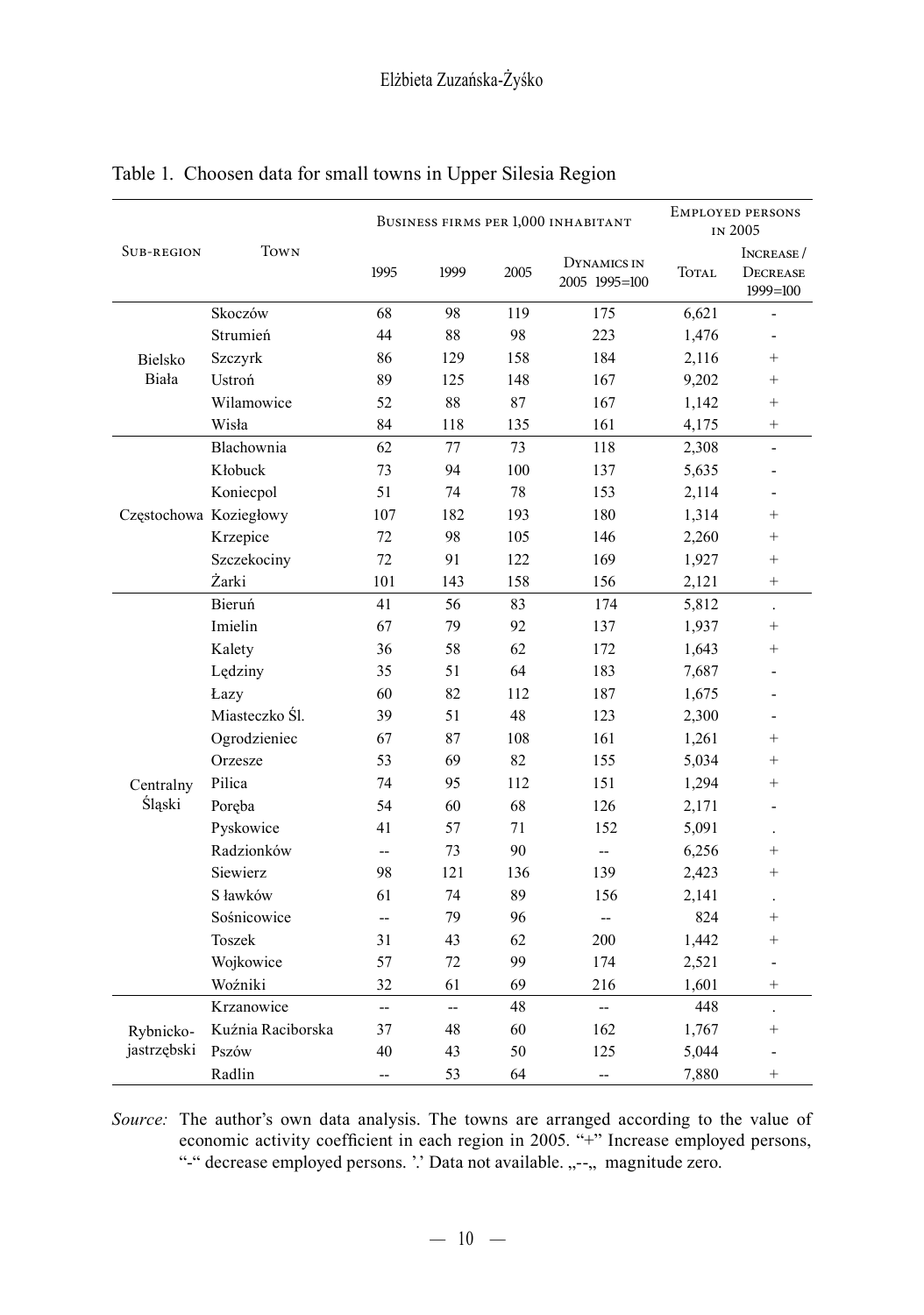The size of companies is another important result of transformation. Large state owned companies obviously dominated till 1990. Currently self-employment or small firms employing 1–2 people are the most common. The problem is that the Main Statistic Office does not offer scientists access to the data free of charge, which is a serious obstacle hindering thorough investigation of the phenomena. However, 29 thousand people worked in small firms employing up to 5 people already in 1999. The number had risen by 1.5 thousand since 1998. The firms are mostly registered as retail shops (37.8% of enterprises in small towns), production enterprises 15.2%, building firms 7.5 %, and transport services 7.3%. Production is a very important aspect for development of small towns in the region.

The number of people employed in the smallest enterprises has been growing systematically in consecutive years. In 2003(1), there were 44,200 people in companies employing up to 9 persons, including in the number of 37,900 employed in companies up to 5 employees (86%). This means the labour market in micro-enterprises in small towns has been constantly increasing. It is due to necessity to start a private enterprise because of the lack of any other employment alternative. The analysed small towns mostly belong to peripheral areas, distant from large municipal centres, they are also poorer in high level services and institutions. Each new enterprise started within small towns creates at least one new place of employment, in fact usually more.

Comparing the percentage of people working in small enterprises in 1999 and 2003, a general increase can be observed in most of the analysed towns. A decrease was observed only in two centres among 35 analysed ones, i.e. Blachownia and Miasteczko Śląskie. 115,400 people were in small towns in Śląsk voivodship in 2003, which was an average of 3,300 per one town. The biggest labour markets were Skoczów (8,900), Ustroń (8,800), Radlin (8,100) and Lędziny (7,800). Most of the employees in the centres worked in the public sector. Newly formed rural communes: Sośnicowice (800) and Krzanowice (600) had the lowest number of employed people.

In 2005, the labour market in small towns reached the level of 110,600 and decreased by almost 5,000 compared to 2003. The number of new enterprises increased but the number of employees decreased especially in old state-owned companies. The decrease of employees was observed almost in all towns where such companies still existed, especially in towns with the mining industry. The number of people employed in enterprises up to 9 employees reached the level of 44,300.

#### **CONCLUSIONS**

Varied labour markets in small towns in the Śląsk Voivodeship, their economic activity and size structure of enterprises in them lead to certain conclusions: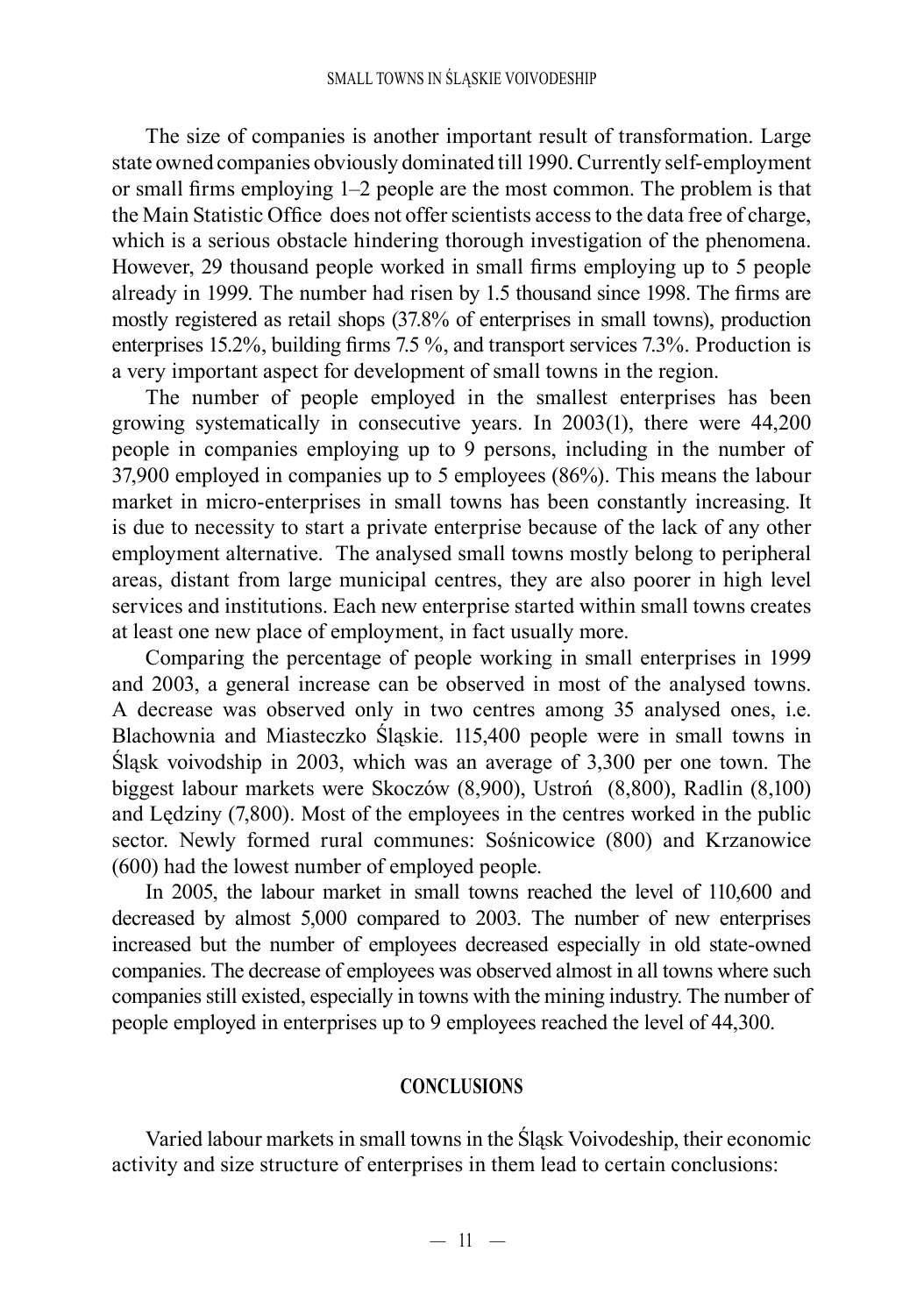Economic activity of small towns varied through the whole transformation process.

More significant changes can be observed in central places surrounded by rural centres. Changes were difficult or very slow in industrial or post-industrial centres. Decrease of the labour market in such towns can be observed and economic activity is low there. Generally, new enterprises are still being opened in small towns. However, the increase in tempo has been much lower, especially in the period of 1999–2003.

The trend is the most visible in Częstochowa sub-region. It is important to note that small enterprises generate new work places. People employed in small enterprises play the most significant role in small towns with touristic function, located peripherally but having the zone of influence i.e. the towns with a central character with no big company, but also the towns where a state-owned company, which was the main employer for the inhabitants of the town and surrounding communes, has been restructured or closed.

Micro-enterprises (0–5 employees) play a more important role in the economic development of small towns. The number of centres where the labour market is dominated by small enterprises has been still increasing.

#### **NOTES**

(1) In 2003 and 2004, the group of small towns of 1999 was increased by 4 new ones: Pyskowice and Bieruń, where the number of inhabitants decreased and it was below 20,000 in 2003, Sławków, which had previously belonged to Małopolska voivodeship and Krzanowice, which had separated from a rural commune.

#### **REFERENCES**

- **Bagiński, E.** 1998: *Małe miasta w strukturze osiedleńczej Polski*. Wrocław: Katedra Planowania Przestrzennego, Wydział Architektury Politechniki Wrocławskiej.
- **Bessey, P., Sicamois, Y.** 1998: *Portrait des petites villes*. Paris: Division des statistiques et etudes regionales, Insee Premiere, No 572, pp. 117–126.

*Demographic Yearbook of Poland 2006*, Warsaw: CSO.

- **Heffner, K.** 2000: Problemy sieci osadniczej a kształtowanie się lokalnych centrów rozwoju*.* In Kłodziński, M., Rosner, A. editors, *Rozwój przedsiębiorczości na terenach wiejskich wschodniego i zachodniego pogranicza (społeczne, ekonomiczne i instytucjonalne uwarunkowania,* Warszawa: IRWiR, pp. 103–118.
- **Heffner, K.** 2003: Małe miasta a rozwój obszarów wiejskich. In Stasiak, A. editor, *Problemy zagospodarowania terenów wiejskich w Polsce*, Warszawa: Biuletyn KPZK PAN, No 207, pp. 227–246.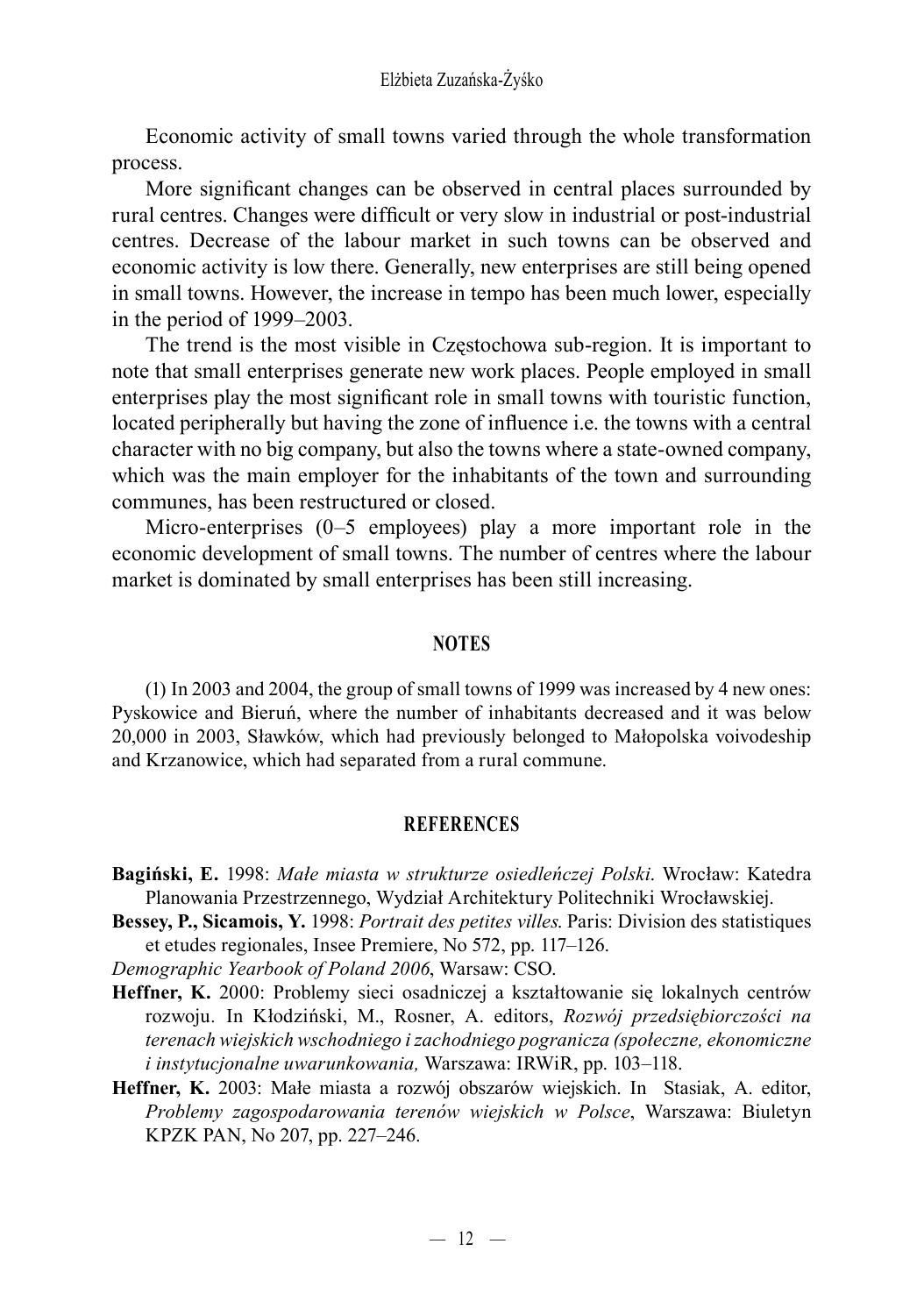- **Heffner, K., Marszał, T.** editor, 2005: *Małe miasta a rozwój lokalny i regionalny*. Katowice: Wyd. Akademii Ekonomicznej.
- **Heffner, K., Marszał, T.** editor, 2005/2006: *Małe miasta studium przypadków*. Łodź: Uniwerystet Łódzki.
- **Jażewicz, I.** 2001: Funkcja turystyczna małych miast nadmorskich Środkowego Wybrzeża. *Zeszyty Naukowe nr 1*, Bydgoszcz: Wyższa Pomorska Szkoła Turystyki i Hotelarstwa, pp. 161–170.
- **Konecka-Szydłowska, B.** 2003: Zmiany społeczno-gospodarcze małych miast woj. wielkopolskiego. In Śmigielska, M., Słodczyk, J. editors, *Geograficzne aspekty globalizacji i integracji europejskiej*, Opole: PTG, Uniwersytet Opolski, pp. 325–331.
- **Konecka-Szydłowska, B.** 2003: *Rozwój społeczno-gospodarczy Nowego Tomyśla w okresie transformacji systemowej.* Poznań: Prace IGSEiGP UAM.
- **Kwiatek-Sołtys, A.** 2002: Zmiany na rynkach pracy w małych miastach województwa Małopolskiego. In Słodczyk, J. editor, *Przemiany bazy ekonomicznej i struktury przestrzennej*, Opole: Uniwersytet Opolski, pp. 253–263.
- **Kwiatek-Sołtys, A***.* 2004*: Małe miasta województwa małopolskiego w okresie transformacji systemowej.* Kraków: Wydawnictwo Naukowe Akademii Pedagogicznej.
- **Łoboda, J.** 1992: Funkcje społeczno-gospodarcze małych miast sudeckich.In Chojnicki, Z., Czyż, T. editors, *Współczesne problemy geografii społeczno-ekonomicznej Polski*, Poznań: UAM, pp. 95–109.
- **Matczak, A.** editor, 1999: *Studia nad strukturą funkcjonalno-przestrzenną miasta, przykład Łasku*. Łódź: Wydawnictwo Uniwersytetu Łódzkiego.
- **Matczak, A., Szymańska, D.** 1997: *Studia nad strukturą przestrzenno-funkcjonalną miasta. Przykład Brodnicy*. Toruń: Wydawnictwo Uniwersytetu Mikołaja Kopernika.
- **Prokop, R.** 1993: Karvinsko jako tradični primyslovỳ region z hlediska ekonomickỳch problêm a nĕkterŷch dobovŷch problĕmu. *Sbornik praci Přirodovdecké fakulty Ostravska Univerzita*, Ser. Geografie – Geologie 136, čis. 1, Ostrava: Ostravska Univerzita, pp. 55–61.
- **Rudl, J.** 1998: *New small towns and their urban functions*. Hungary: Foldraju Ertesito, nr 47, p. 31–41.
- **Rydz, E., Jażewicz I.** 1999:Funkcja turystyczna małych miast Pomorza Środkowego*. Słupskie Prace Matematyczno-Przyrodnicze,* No 12c, Słupsk: WSP, Geografia, pp 181–218.
- **Rydz, E., Jażewicz, I.** 2001: Przemiany strukturalne przemysłu na przykładzie małych miast Pomorza Środkowego. In Zioło, Z. editor, *Problemy przemian struktur przemysłowych w procesie wdrażania reguł gospodarki rynkowej,* Warszawa-Kraków- Rzeszów: Prace Komisji Geografii Przemysłu PTG, No 3, pp. 71–86.
- **Sokołowski, D.** 1992: Zróżnicowanie małych miast Polski w aspekcie funkcjonalnym i infrastrukturalnym. *Czasopismo Geograficzne*, z. 3–4, pp. 295–312.
- **Sokołowski, D.** 1999: Funkcje centralne w zbiorze małych miast i większych osiedli wiejskich w Polsce. *Przegląd Geograficzny*, t. 71, z. 3, pp. 295–316.
- **Szajnowska-Wysocka, A., Zuzańska-Żyśko, E.** 2004: Regionalne zróżnicowanie funkcji małych miast w województwie śląski. In Łoboda, J., Ciok, S., Ilnicki D. editors*, Przekształcenia regionalnych struktur funkcjonalno-przestrzennych,* Wrocław: Uniwersytet Wrocławski, pp. 115–128.